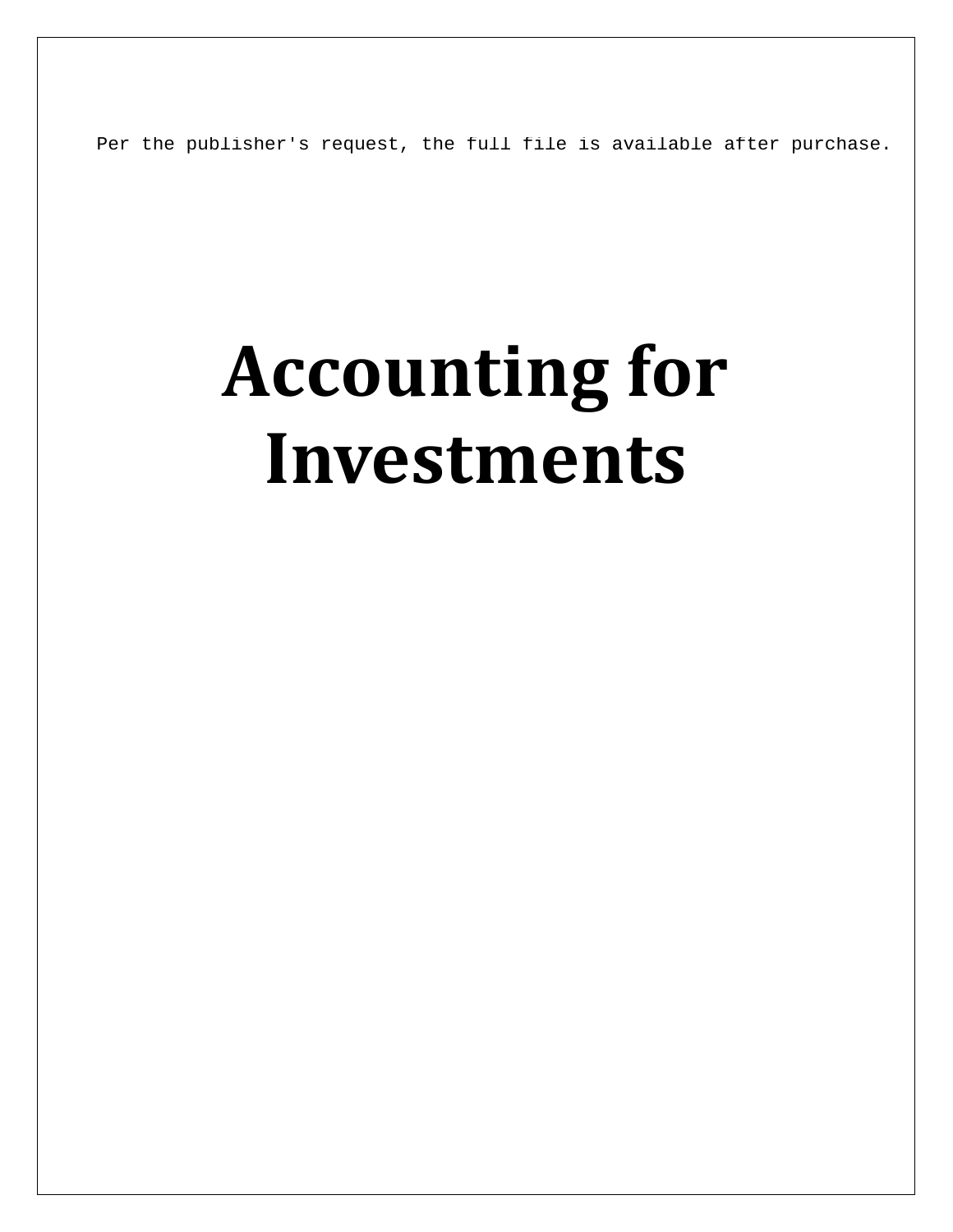## **Accounting for Investments**

Copyright © 2014 by

#### DELTACPE LLC

All rights reserved. No part of this course may be reproduced in any form or by any means, without permission in writing from the publisher.

The author is not engaged by this text or any accompanying lecture or electronic media in the rendering of legal, tax, accounting, or similar professional services. While the legal, tax, and accounting issues discussed in this material have been reviewed with sources believed to be reliable, concepts discussed can be affected by changes in the law or in the interpretation of such laws since this text was printed. For that reason, the accuracy and completeness of this information and the author's opinions based thereon cannot be guaranteed. In addition, state or local tax laws and procedural rules may have a material impact on the general discussion. As a result, the strategies suggested may not be suitable for every individual. Before taking any action, all references and citations should be checked and updated accordingly.

*This publication is designed to provide accurate and authoritative information in regard to the subject matter covered. It is sold with the understanding that the publisher is not engaged in rendering legal, accounting, or other professional service. If legal advice or other expert advice is required, the services of a competent professional person should be sought.*

*—-From a Declaration of Principles jointly adopted by a committee of the American Bar Association and a Committee of Publishers and Associations.*

All numerical values in this course are examples subject to change. The current values may vary and may not be valid in the present economic environment.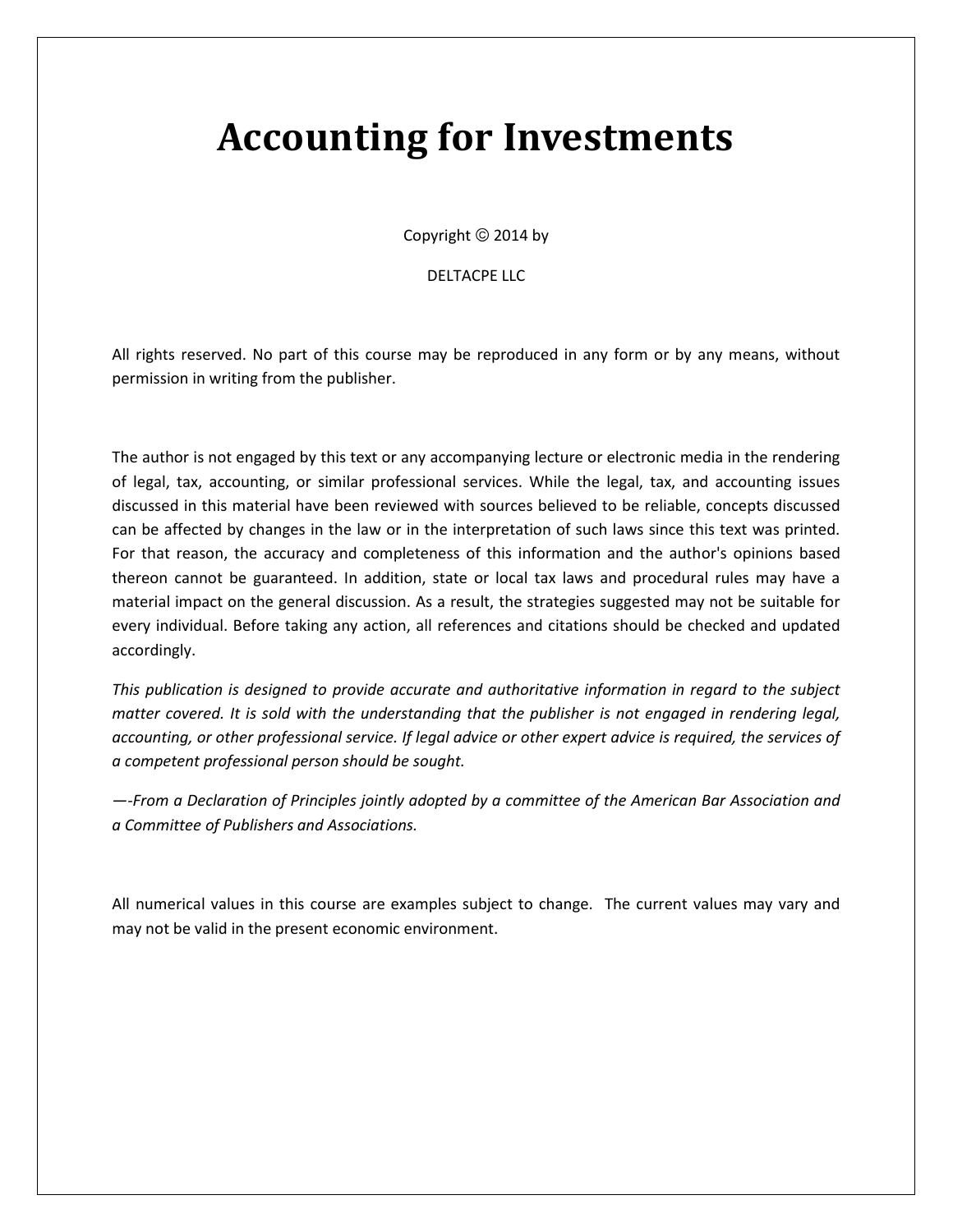### **Course Description**

Companies have different motivations for investing in securities issued by other companies. One motivation is to earn a high rate of return. Another motivation for investing (in equity securities) is to secure certain operating or financing arrangements with another company. This course addresses the accounting for debt and equity investments and disclosure requirements. To provide useful information, companies account for investments based on the type of security (debt or equity) and their intent with respect to the investment. The course organizes the study of investments by type of security. Within each section, it explains how the accounting for investments in debt and equity securities varies according to management intent.

**Field of Study Accounting Level of Knowledge** Basic **Prerequisite** Basic Accounting **Advanced Preparation None**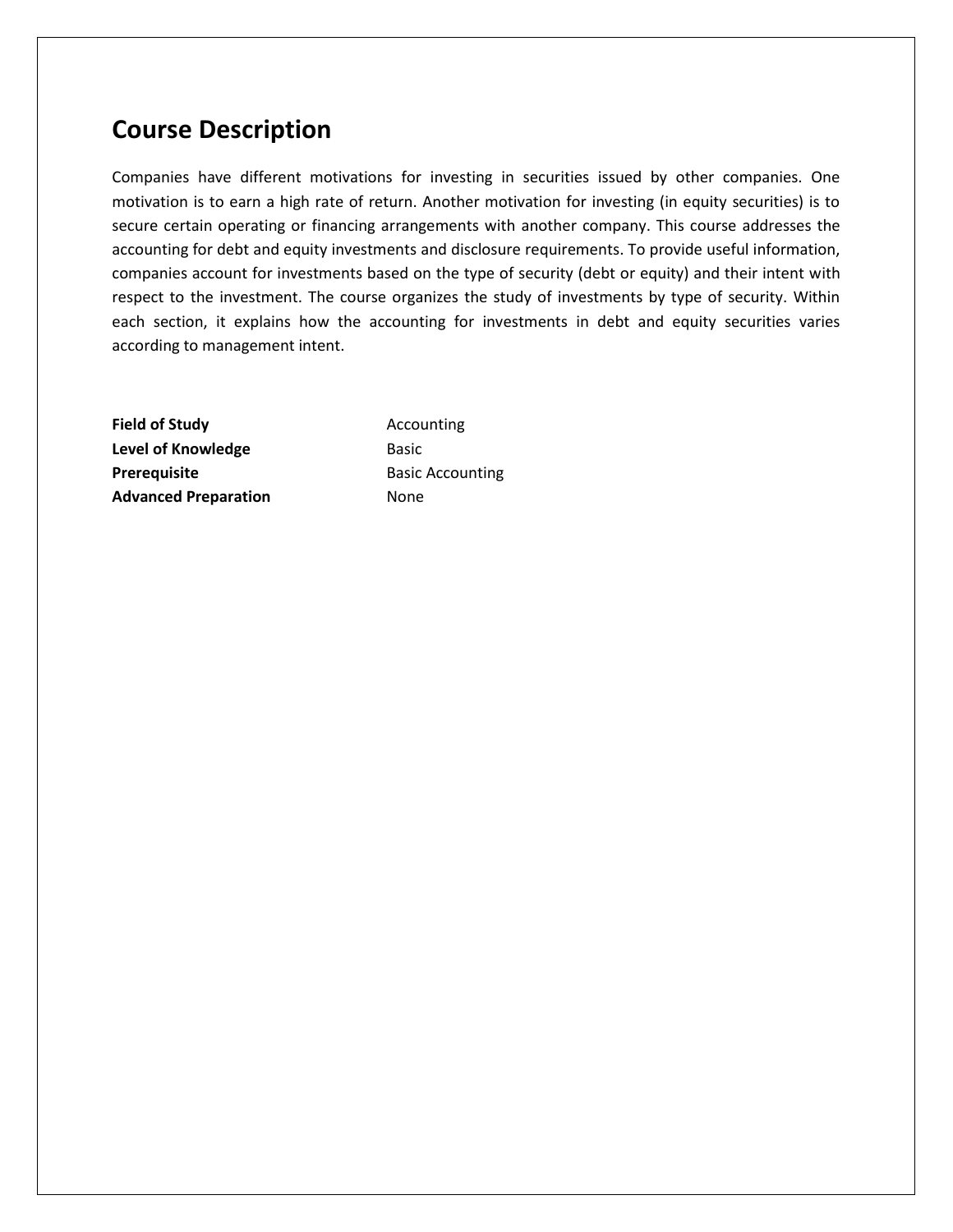## **Table of Contents**

| Fair Value Alternative for Available-for-Sale and Held-to-Maturity Securities 27 |  |
|----------------------------------------------------------------------------------|--|
|                                                                                  |  |
|                                                                                  |  |
|                                                                                  |  |
|                                                                                  |  |
|                                                                                  |  |
|                                                                                  |  |
|                                                                                  |  |
|                                                                                  |  |
|                                                                                  |  |
|                                                                                  |  |
|                                                                                  |  |
|                                                                                  |  |
|                                                                                  |  |